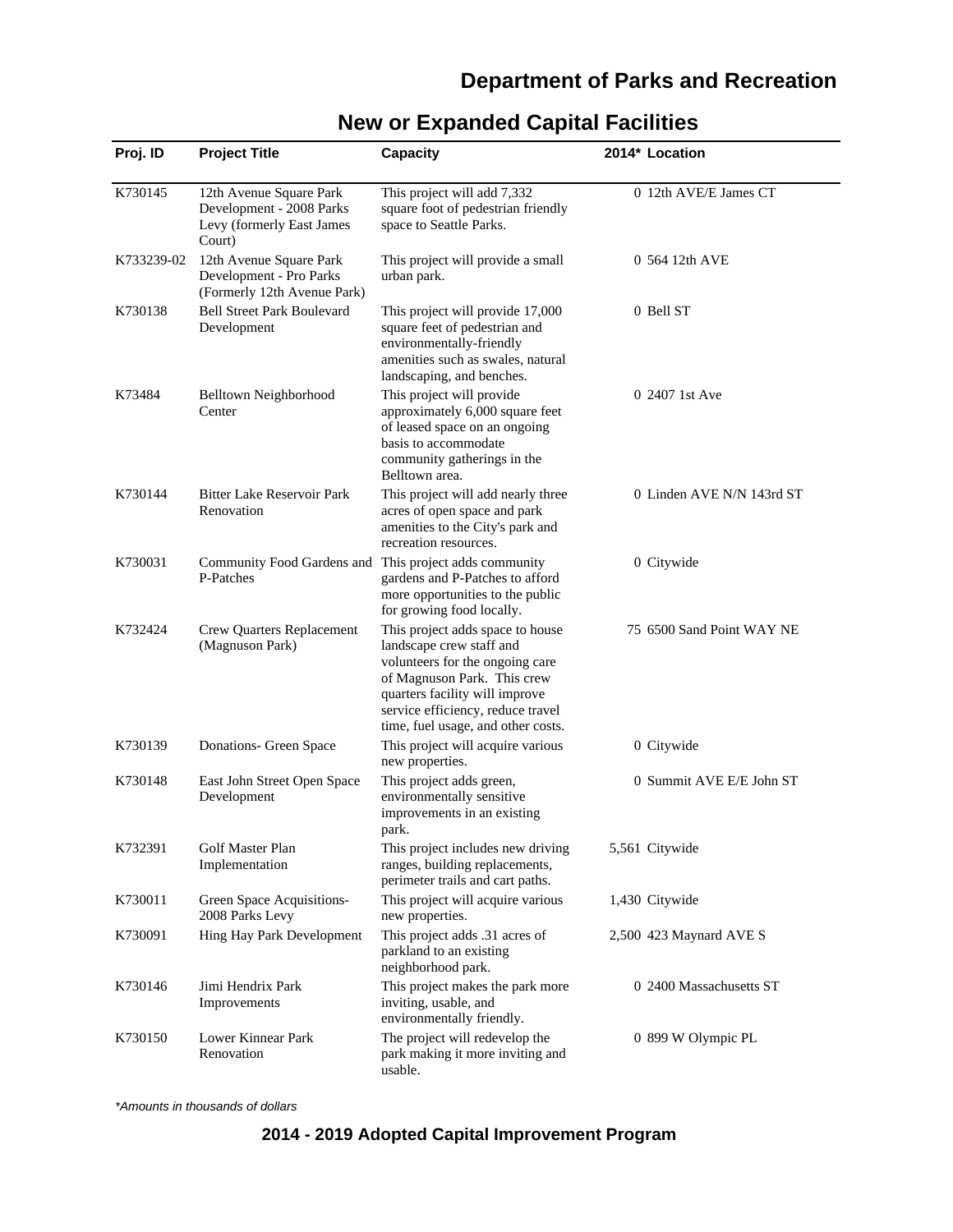# **Department of Parks and Recreation**

| Proj. ID | <b>Project Title</b>                                                               | <b>Capacity</b>                                                                                                                                                                    | 2014* Location                        |
|----------|------------------------------------------------------------------------------------|------------------------------------------------------------------------------------------------------------------------------------------------------------------------------------|---------------------------------------|
| K730099  | Maple Leaf Reservoir Park<br>Development                                           | This project adds 16 acres of<br>open space and recreational<br>amenities on a lidded reservoir.                                                                                   | 0 1020 NE 82nd ST                     |
| K730100  | Marra-Desimone Park<br>Development                                                 | This project will provide<br>community and recreation space<br>to the 8.7 acre site.                                                                                               | 1,000 9026 4th AVE S                  |
| K730010  | Neighborhood Park<br>Acquisitions-2008 Parks Levy new properties.                  | This project will acquire various                                                                                                                                                  | 300                                   |
| K730040  | - 2008 Parks Levy                                                                  | Opportunity Fund Acquisitions This project will acquire various<br>new properties.                                                                                                 | 0 Citywide                            |
| K732337  | Rainier Beach Community<br>Center Redevelopment                                    | This project will replace the<br>existing community center and<br>swimming pool.                                                                                                   | 0 8802 Rainier Ave S                  |
| K730153  | Wetlands Improvements                                                              | Rainier Beach Urban Farm and This project develops a working<br>organic urban farm, wetlands,<br>and related amenities that will be<br>open to the public.                         | 300 5513 S Cloverdale ST              |
| K730154  | Santos Rodriguez Memorial<br>Park (El Centro de la Raza)<br>Play Area Improvements | This project adds a children's<br>play area and other amenities and<br>will allow greater accessibility to<br>it by the general public.                                            | 0 16th AVE S/S Lander ST              |
| K730032  | Shoreline Access- Street Ends                                                      | This project adds public access to<br>shorelines including viewpoints<br>and canoe and kayak launch<br>points.                                                                     | 75 Citywide                           |
| K730155  | Troll's Knoll (Aurora Avenue<br>N. and N 36th St.) Park<br>Development             | This project adds 1.75 acres of<br>sustainable park space.                                                                                                                         | 0 Aurora AVE N/N 36th ST/N<br>36TH ST |
| K730156  | University Heights - South Lot This project adds green,<br>Development             | environmentally sensitive<br>improvements and creates usable<br>open space in the University<br>District.                                                                          | 0 University Wy NE/NE 50th<br>St      |
| K733124  | University Heights Open<br>Space Improvements                                      | This project adds green,<br>environmentally sensitive<br>improvements and creates usable<br>open space in the University<br>District.                                              | 0 University Wy NE/NE 50th<br>St      |
| K730115  | Victor Steinbrueck Park<br>Renovation                                              | Capacity will depend on the<br>project scope that will be the<br>subject of additional citizen<br>review consistent with the Parks<br>Department's Public Involvement<br>Policies. | 1,200 2001 Western AVE                |
| K730132  | Washington Park Arboretum<br>Improvements-2008 Parks<br>Levy                       | This project renovates park areas<br>with new horticultural displays<br>and trails.                                                                                                | 0 2300 Arboretum DR E                 |
| K730119  | West Seattle Reservoir Park<br>Development                                         | This project adds 20 acres of<br>open space and recreational<br>amenities on a lidded reservoir.                                                                                   | $\mathbf{0}$                          |

# **New or Expanded Capital Facilities**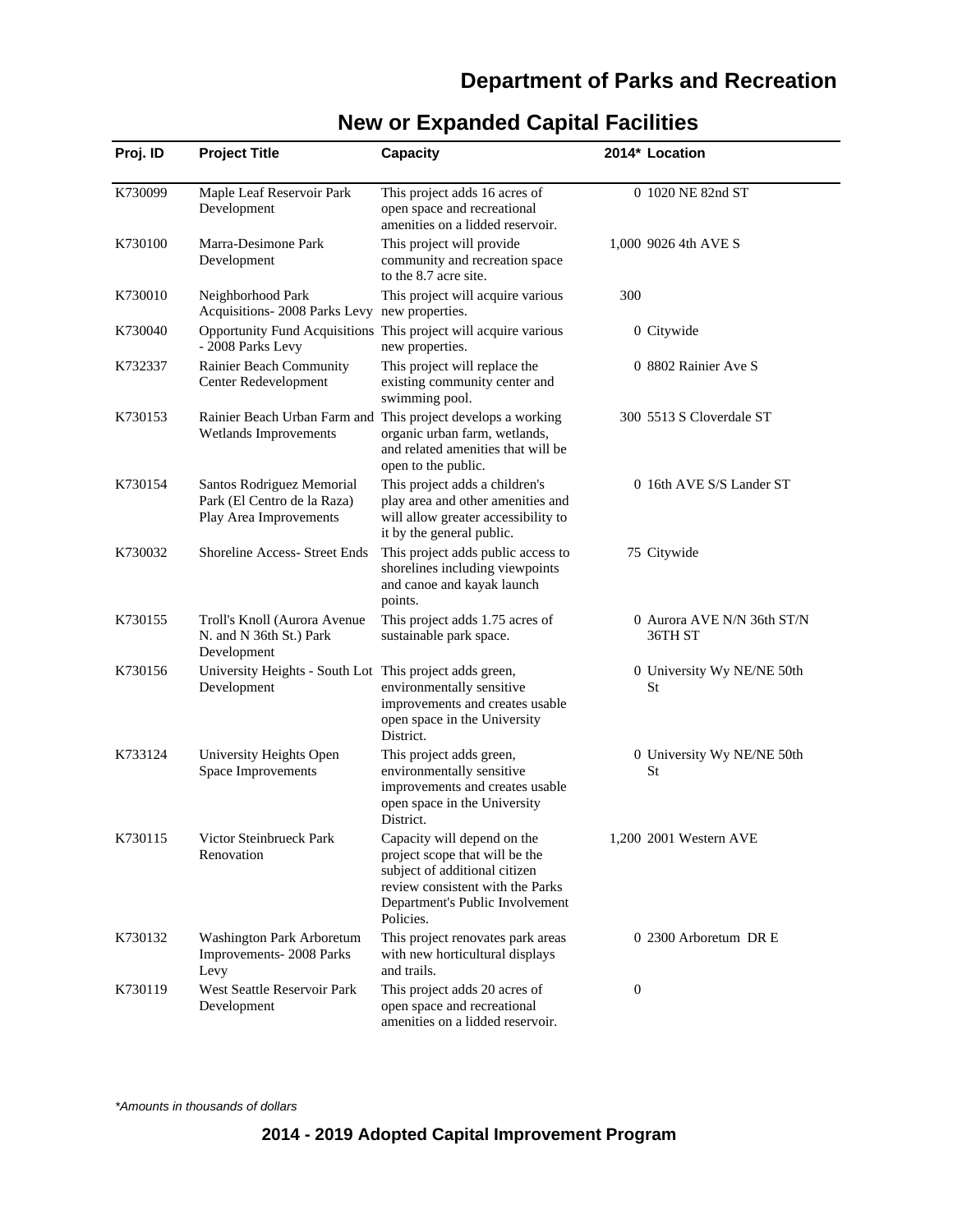# **Seattle Department of Transportation**

| Proj. ID | <b>Project Title</b>                                                                          | Capacity                                                                                                                                                                                                                                                                                      | 2014* Location                                                   |
|----------|-----------------------------------------------------------------------------------------------|-----------------------------------------------------------------------------------------------------------------------------------------------------------------------------------------------------------------------------------------------------------------------------------------------|------------------------------------------------------------------|
| TC367420 | 23rd Avenue Corridor<br>Improvements                                                          | This project will install road<br>improvements and improve the<br>efficiency of Seattle's<br>transportation network and of the<br>regional transit network.                                                                                                                                   | 10,750 23rd AVE S/E John<br>ST/Raini AVE S                       |
| TC367370 | 3rd Avenue Corridor<br>Improvements                                                           | This project will increase the<br>person-carrying capacity of<br>Seattle's transportation network<br>and of the regional transit<br>network.                                                                                                                                                  | 2,820 3rd AVE/S Jackson<br>ST/Denny WAY                          |
| TC366050 | Alaskan Way Viaduct<br>Replacement                                                            | This project funds the City's<br>involvement in the replacement<br>of the Alaskan Way Viaduct and<br>Seawall.                                                                                                                                                                                 | 6,207 ALASKAN WY VI<br><b>SB/BATTERY ST TUN</b><br><b>OFF RP</b> |
| TC366250 | Aurora Transit, Pedestrian, and This project will install<br>Safety Improvements              | pedestrian safety and access<br>improvements and continuous<br>transit lanes to improve transit<br>service in the corridor.                                                                                                                                                                   | 0 Aurora Ave N/N 110th St/N<br>$145th$ St                        |
| TC367390 | <b>Ballard to Downtown High</b><br>Capacity Transit and Ship<br><b>Canal Crossing Project</b> | This project will increase the<br>person-carrying capacity of<br>Seattle's transportation network<br>and of the regional transit<br>network                                                                                                                                                   | 700 Downtown<br><b>Ballard/Downtown Seattle</b>                  |
| TC366760 | <b>Bike Master Plan</b><br>Implementation                                                     | This program will install bike<br>lanes and bicycle route signing,<br>and complete links or reconstruct<br>key sections of urban trails in<br>order to increase bicycle safety<br>and access.                                                                                                 | 6,483 Citywide                                                   |
| TC367240 | <b>Broadway Streetcar Extension</b>                                                           | This project will build a half-mile<br>streetcar line.                                                                                                                                                                                                                                        | 1,775 Broadway E/E Denny<br>Way/E Roy ST                         |
| TC364830 | Burke-Gilman Trail Extension                                                                  | This project will construct three<br>miles of new multi-use trail.                                                                                                                                                                                                                            | 0 Various                                                        |
| TC367070 | Cheshiahud Lake Union Trail<br>Project                                                        | This project will install a six mile<br>loop trail.                                                                                                                                                                                                                                           | 1,369 Lake Union                                                 |
| TC365690 | Chief Sealth Trail                                                                            | This project will construct 3.6<br>miles of multi-use trail, in phases<br>I and II. Phase III of the project<br>will construct an additional<br>length of approximately one<br>mile, for the Northern Extension<br>from Beacon Avenue South to<br>South Angeline Street/15th<br>Avenue South. | 0 Southeast                                                      |
| TC323860 | <b>Collision Evaluation Program</b>                                                           | This program identifies and<br>facilitates safety improvements<br>for high collision street locations.                                                                                                                                                                                        | 156 Citywide                                                     |
| TC367380 | Eastlake Corridor Transit and<br><b>Street Improvements</b>                                   | This project will increase the<br>person-carrying capacity of<br>Seattle's transportation network<br>and of the regional transit<br>network.                                                                                                                                                  | 1,200 Eastlake AVE/Stewart<br>ST/NE 65th ST                      |

# **New or Expanded Capital Facilities**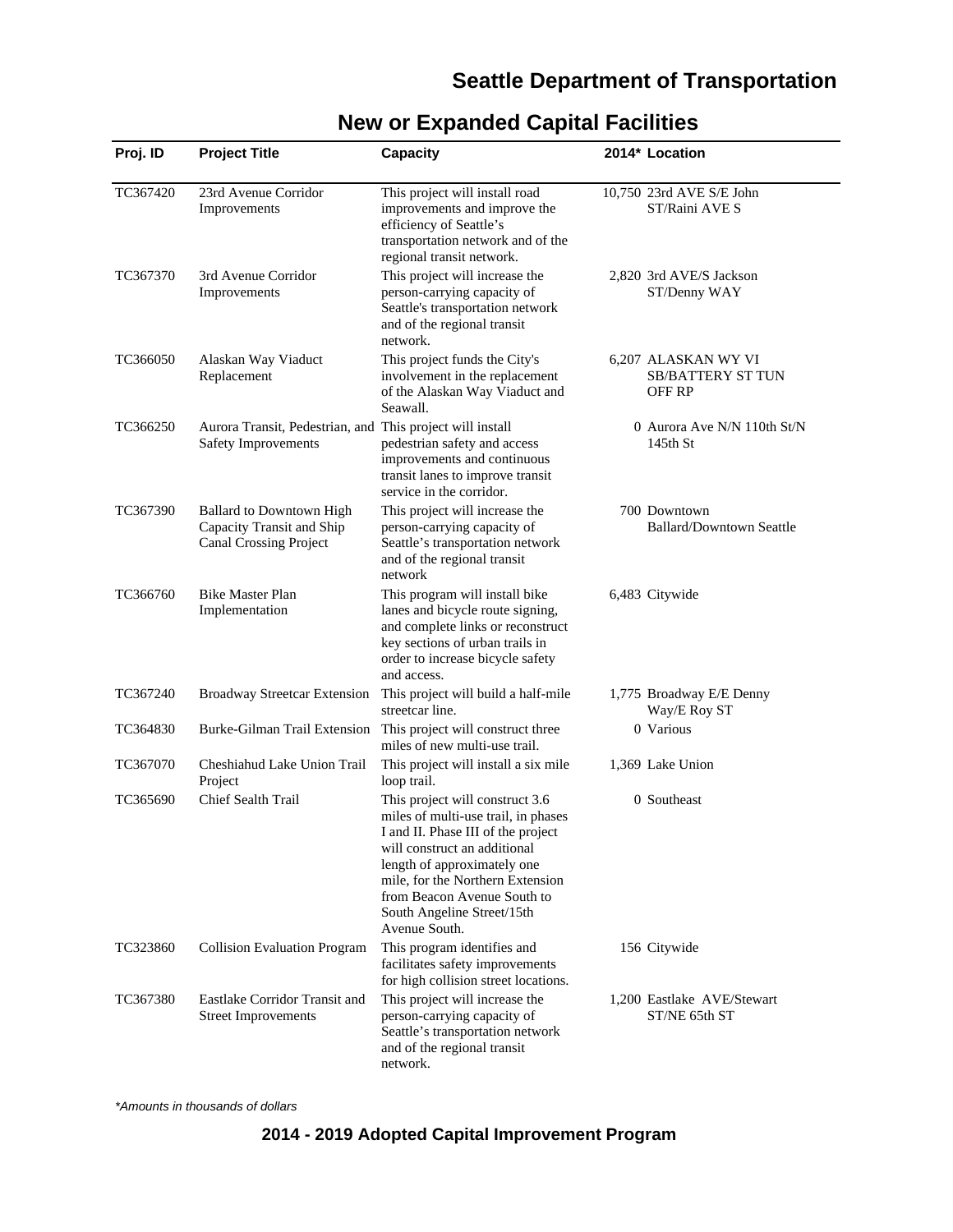### **Seattle Department of Transportation**

| Proj. ID | <b>Project Title</b>                                                 | Capacity                                                                                                                                                                                                         | 2014* Location                                                                |
|----------|----------------------------------------------------------------------|------------------------------------------------------------------------------------------------------------------------------------------------------------------------------------------------------------------|-------------------------------------------------------------------------------|
| TC367100 | First Hill Streetcar                                                 | The project constructs a modern,<br>low-floor streetcar system.                                                                                                                                                  | 14,111 Various                                                                |
| TC365850 | Freight Spot Improvement<br>Program                                  | This project will improve<br>mobility. Specific projects and<br>the corresponding impacts on<br>capacity are still to be<br>determined.                                                                          | 425 Citywide                                                                  |
| TC366380 | Greenwood Avenue N Street<br>Improvements                            | This project will add a center two<br>-way left-turn lane and improve<br>the street right-of-way.                                                                                                                | 0 Greenwood Ave N/N 105th<br>St/N 112th St                                    |
| TC327000 | Lake Union Ship Canal Trail                                          | This project will construct 0.75<br>miles of new trail.                                                                                                                                                          | 0 W Nickerson St/6th Ave<br>W/15th Ave W                                      |
| TC323130 | Left Turn Signals                                                    | This project will add between<br>three and five left turn signals<br>annually.                                                                                                                                   | 203 Citywide                                                                  |
| TC366930 | Linden Avenue North<br><b>Complete Streets</b>                       | This project will install road<br>improvements (concrete<br>sidewalks, curb and gutters, and<br>asphalt road section) on Linden<br>from N 145th - N 128th.                                                       | 0 Linden Ave N/N 128th St/N<br>$145th$ St                                     |
| TC367480 | Madison Street Bus Rapid<br>Transit                                  | This project will increase the<br>person-carrying capacity of<br>Seattle's transportation network<br>and of the regional transit<br>network.                                                                     | 1,500 Madison ST/Alaskan<br>WAY/Martin Luther King<br>Junior WAY E            |
| TC366060 | Magnolia Bridge Replacement This project will build a new<br>Project | bridge to current engineering<br>standards to replace the existing<br>bridge.                                                                                                                                    | 0 W Garfield St/15th Ave<br>W/Thorndyke Ave W                                 |
| TC365500 | Mercer Corridor Project                                              | This project will provide<br>transportation improvements to<br>enhance all modes of travel,<br>including pedestrian mobility,<br>and better utilize existing street<br>capacity in the South Lake Union<br>area. | 0 Mercer St/Fairview Ave<br>N/Dexter Ave N                                    |
| TC367110 | Mercer Corridor Project West<br>Phase                                | The project will provide an<br>east/west connection between I-5,<br>SR99, and Elliott Ave W.                                                                                                                     | 21,221 Mercer ST/Elliot AVE<br>W/Dexter AVE N                                 |
| TC365750 | Trail                                                                | Mountains to Sound Greenway This project will construct 0.25<br>miles of new trail.                                                                                                                              | 0 TP-28 12th Ave. S/Golf Dr.<br>S<br>TP-28 4th Ave. S/S Royal<br>Brougham Way |
| TC323250 | Neighborhood Traffic Control<br>Program                              | This program will install traffic<br>calming devices on neighborhood<br>streets.                                                                                                                                 | 500 Citywide                                                                  |
| TC323610 | New Traffic Signals                                                  | This project will install new<br>traffic signals to improve traffic<br>flow, reduce the frequency and<br>severity of traffic accidents, and<br>support pedestrian activity.                                      | 485 Citywide                                                                  |

# **New or Expanded Capital Facilities**

\*Amounts in thousands of dollars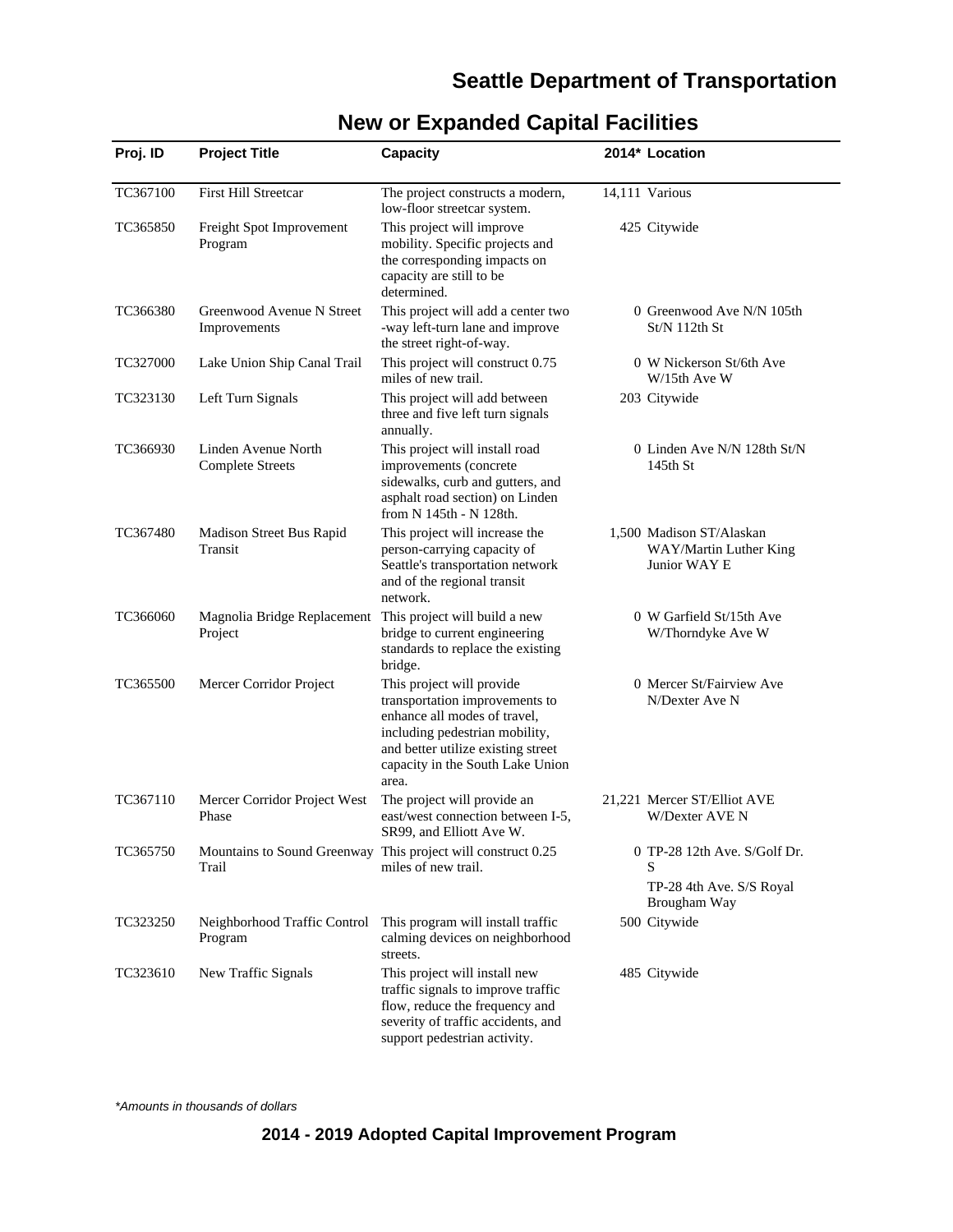### **Seattle Department of Transportation**

| Proj. ID | <b>Project Title</b>                                                                                               | <b>Capacity</b>                                                                                                                                                 | 2014* Location                                                                     |
|----------|--------------------------------------------------------------------------------------------------------------------|-----------------------------------------------------------------------------------------------------------------------------------------------------------------|------------------------------------------------------------------------------------|
| TC367090 | Railroad Crossing Signal<br>Improvements                                                                           | This project will install new<br>railroad crossing gates and<br>flashing lights.                                                                                | 100 Broad St B/Alaskan<br>Way/Elliott Ave<br>Broad St B/Alaskan<br>Way/Elliott Ave |
| TC366150 | S Lander St. Grade Separation                                                                                      | The project will develop a grade<br>separation of the S Lander St.<br>roadway and the Burlington<br>Northern mainline tracks<br>between 1st and 4th Avenues S.  | 0 S Lander St/1st Ave S/4th<br>Ave S                                               |
| TC367040 | Sound Transit - University<br>Link                                                                                 | This project will provide design<br>review, permitting, and<br>construction support services for<br>the Sound Transit University<br>Link project.               | 0 TBD                                                                              |
| TC367190 | Sound Transit North Link                                                                                           | Construct a 4.3-mile light rail<br>line and three stations at<br>Northgate, Roosevelt and<br>University District.                                               | 252 Various                                                                        |
| TC367350 | Sound Transit North Link<br><b>Station Bike and Pedestrian</b><br>Improvements                                     | This program will design and<br>build pedestrian and bicycle<br>improvements in order to<br>increase safety and improve<br>access to transit modes.             | 0 TBD                                                                              |
| TC364800 | Spokane St. Viaduct                                                                                                | This project will install a<br>temporary median barrier, make<br>seismic improvements, widen the<br>viaduct structure and build a new<br>off-ramp at 4th Ave S. | 0 S Spokane St/6th Ave S/E<br>Marginal Wy S                                        |
| TC366210 | Thomas St Pedestrian<br>Overpass (formerly<br>Belltown/Queen Anne<br><b>Waterfront Connections-</b><br>Thomas St.) | This project will construct a<br>pedestrian overpass between<br>Elliott Ave. W and Myrtle<br>Edwards Park.                                                      | 0 Elliott Ave W/W Thomas St                                                        |
| TC366860 | Transit Corridor Improvements This program implements                                                              | projects that improve transit<br>speed, reliability, access, and<br>convenience, consistent with the<br>Transit Master Plan.                                    | 3,122 Citywide                                                                     |
| TC367330 | Waterfront Improvement<br>Program                                                                                  | The program will construct a new<br>Alaskan Way surface street and<br>public space.                                                                             | 39,700 Various                                                                     |
| TC367130 | West Duwamish Trail                                                                                                | This project will build a new<br>section of a multi-use trail.                                                                                                  | 0 TBD                                                                              |

# **New or Expanded Capital Facilities**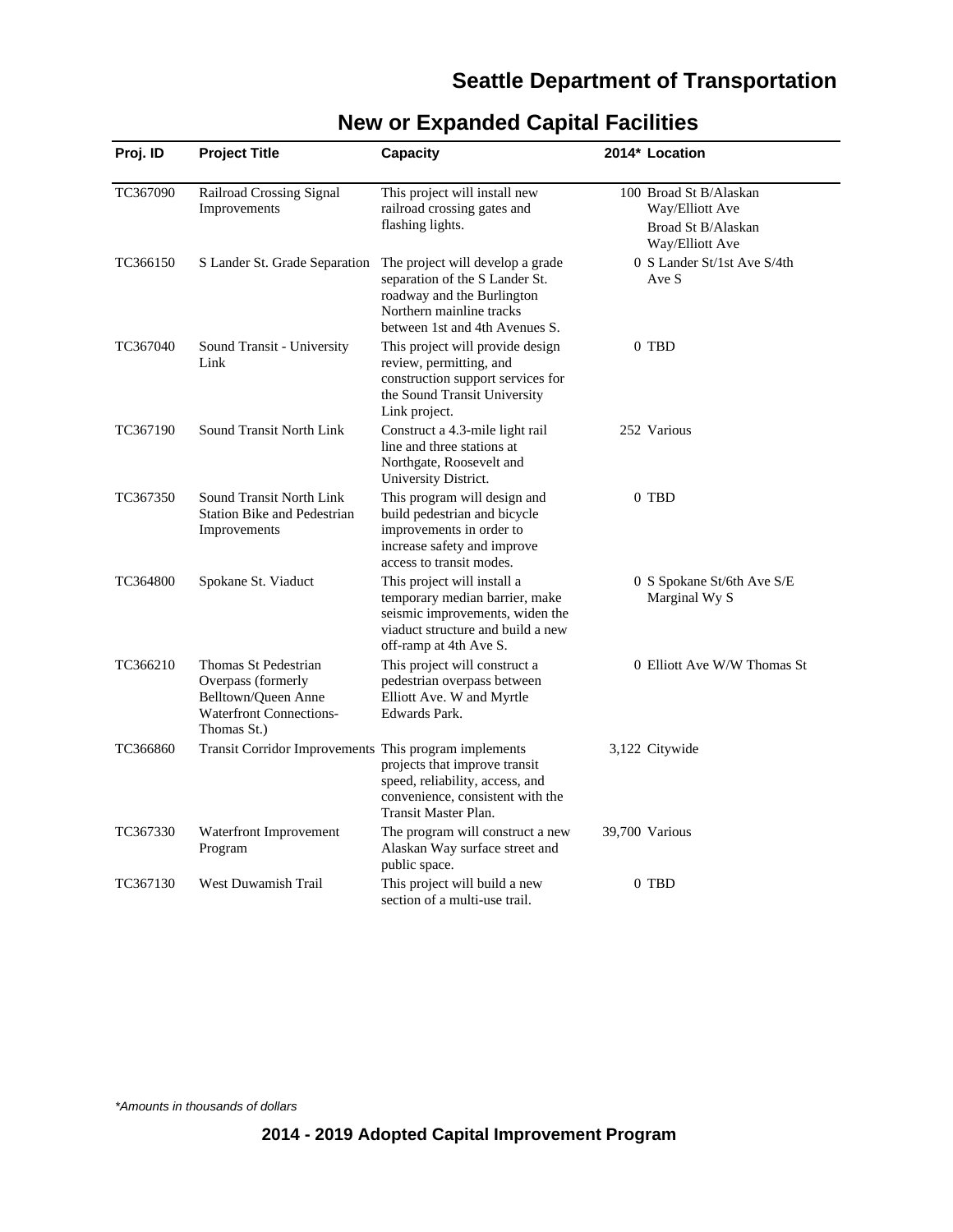| Proj. ID          | <b>Project Title</b>                                                    | Capacity                                                                                                                                                                                                                | 2014* Location                                |
|-------------------|-------------------------------------------------------------------------|-------------------------------------------------------------------------------------------------------------------------------------------------------------------------------------------------------------------------|-----------------------------------------------|
|                   | C4102-DWF Alaskan Way Viaduct &<br>Seawall Replacement Program<br>- DWF | This project will relocate, replace<br>and protect drainage and<br>wastewater facilities affected by<br>the replacement of the Alaskan<br>Way Viaduct and Seawall with a<br>new seawall and transportation<br>facility. | 3,708 SR 99 / Battery St                      |
| C4102-WF          | Alaskan Way Viaduct &<br>Seawall Replacement Program<br>- WF            | This project will relocate, replace<br>and protect water facilities<br>affected by the replacement of<br>the Alaskan Way Viaduct and<br>Seawall with a new seawall and<br>transportation facility.                      | 4,682 SR 99 / Battery St                      |
| C <sub>1606</sub> | <b>Ballard Locks Improvements</b>                                       | This project will fund the<br>planning, design, and<br>construction of freshwater<br>conservation and smolt passage<br>facilities at the Ballard Locks.                                                                 | $0$ NW 54th St $/30$ th Ave NW                |
| C3313             | <b>Best Management Practice</b><br>Program                              | This program will provide water<br>quality improvement projects in<br>the Norfolk, South Park, and<br>Densmore drainage basins.                                                                                         | 0 Citywide                                    |
|                   | C4119-DWF Bridging the Gap - DWF                                        | This program will fund projects<br>for drainage and wastewater<br>utility improvements and<br>relocations associated with<br>SDOT's "Bridging the Gap"<br>program.                                                      | 0 Various                                     |
| C4119-WF          | Bridging the Gap - WF                                                   | This program will fund projects<br>for water utility improvements<br>and relocations associated with<br>SDOT's "Bridging the Gap"<br>program.                                                                           | 1,604 Various                                 |
| C3373             | Capitol Hill Water Quality<br>Project                                   | The project treats 7.2 cfs of<br>stormwater runoff from Capitol<br>Hill.                                                                                                                                                | 261 Yale Ave N/Pontius Ave<br>N/Thomas Street |
| C <sub>1307</sub> | Cedar Bridges                                                           | This project will replace<br>deteriorated bridges in the Cedar<br>River Watershed.                                                                                                                                      | 1 Cedar River Watershed                       |
| C <sub>1605</sub> | Cedar Sockeye Hatchery                                                  | This project will construct an<br>incubation facility capable of<br>producing 34 million "swim-up"<br>Sockeye fry.                                                                                                      | 205 Cedar River Watershed                     |
| C3803             | Densmore Basin Drainage<br>Improvements                                 | This project will install storm<br>drain improvements that meet the<br>drainage capacity standard of a<br>25-year storm.                                                                                                | 12 Densmore Basin                             |
| C1128             | Distribution System<br>Improvements                                     | This project will improve the<br>distribution system to meet<br>customer service levels.                                                                                                                                | 3,530 Citywide                                |

# **New or Expanded Capital Facilities**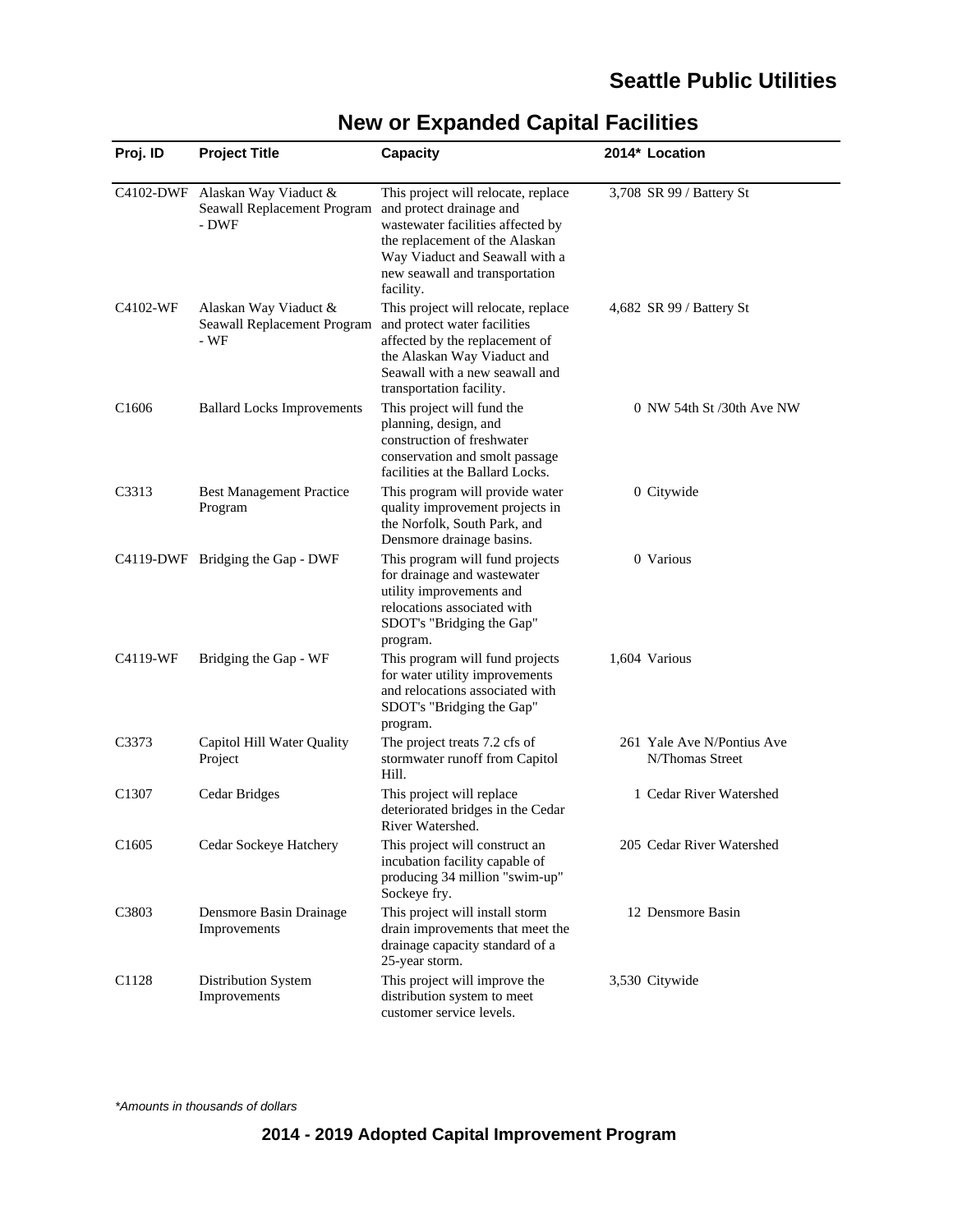| Proj. ID          | <b>Project Title</b>                                  | Capacity                                                                                                                                                                                                                         |           | 2014* Location                               |
|-------------------|-------------------------------------------------------|----------------------------------------------------------------------------------------------------------------------------------------------------------------------------------------------------------------------------------|-----------|----------------------------------------------|
| C3610             | Green Stormwater<br><b>Infrastructure Program</b>     | This project increases capacity to<br>convey combined sewer flows by<br>slowing stormwater flows and<br>reducing volumes entering the<br>combined system, this is<br>achieved by slowing, infiltrating<br>or reusing stormwater. |           | 5,747 Citywide                               |
| C <sub>3802</sub> | <b>Localized Flood Control</b><br>Program             | This program will provide flood<br>control and local drainage and<br>wastewater projects in under-<br>served parts of Seattle to improve<br>system capacity or increase the<br>existing level of service.                        |           | 3,602 Various                                |
| C <sub>3604</sub> | Long Term Control Plan                                | This project will determine size<br>and location of all future CSO<br>control facilities within the City.                                                                                                                        | 4,510 N/A |                                              |
| C3805             | Madison Valley Long Term<br>Solution                  | The project will provide an<br>estimated additional stormwater<br>storage capacity of 2.8 million<br>gallons.                                                                                                                    |           | 50 Various                                   |
|                   | C4133-DWF Mercer Corridor Project West<br>Phase - DWF | This project will provide<br>drainage and wastewater utility<br>improvements related to the<br>SDOT Mercer Corridor Project<br>West Phase.                                                                                       |           | 649 Mercer St/Elliot Ave<br>W/Dexter Ave N   |
| C4133-WF          | Mercer Corridor Project West<br>Phase - WF            | This project will provide water<br>utility improvements related to<br>the SDOT Mercer Corridor<br>Project West Phase.                                                                                                            |           | 455 Mercer ST / Elliot AVE<br>W/Dexter AVE N |
| C4106-DWF         | Operational Facility -<br><b>Construction - DWF</b>   | This program will renovate,<br>rehabilitate, and replace existing<br>buildings and construct new<br>facilities at various locations to<br>address deficiencies and<br>functional changes in SPU's<br>Lines of Business.          |           | 398 Citywide                                 |
| C4106-SWF         | Operational Facility -<br><b>Construction - SWF</b>   | This program will renovate,<br>rehabilitate, and replace existing<br>buildings and construct new<br>facilities at various locations to<br>address deficiencies and<br>functional changes in SPU's<br>Lines of Business.          |           | 80 Citywide                                  |
| C4106-WF          | Operational Facility -<br><b>Construction - WF</b>    | This program will renovate,<br>rehabilitate, and replace existing<br>buildings and construct new<br>facilities at various locations to<br>address deficiencies and<br>functional changes in SPU's<br>Lines of Business.          |           | 1,492 Citywide                               |
|                   | C4105-DWF Operations Control Center -<br>DWF          | This program will improve<br>facilities at the Operations<br>Control Center.                                                                                                                                                     |           | 806 2700 Airport Way S                       |

# **New or Expanded Capital Facilities**

\*Amounts in thousands of dollars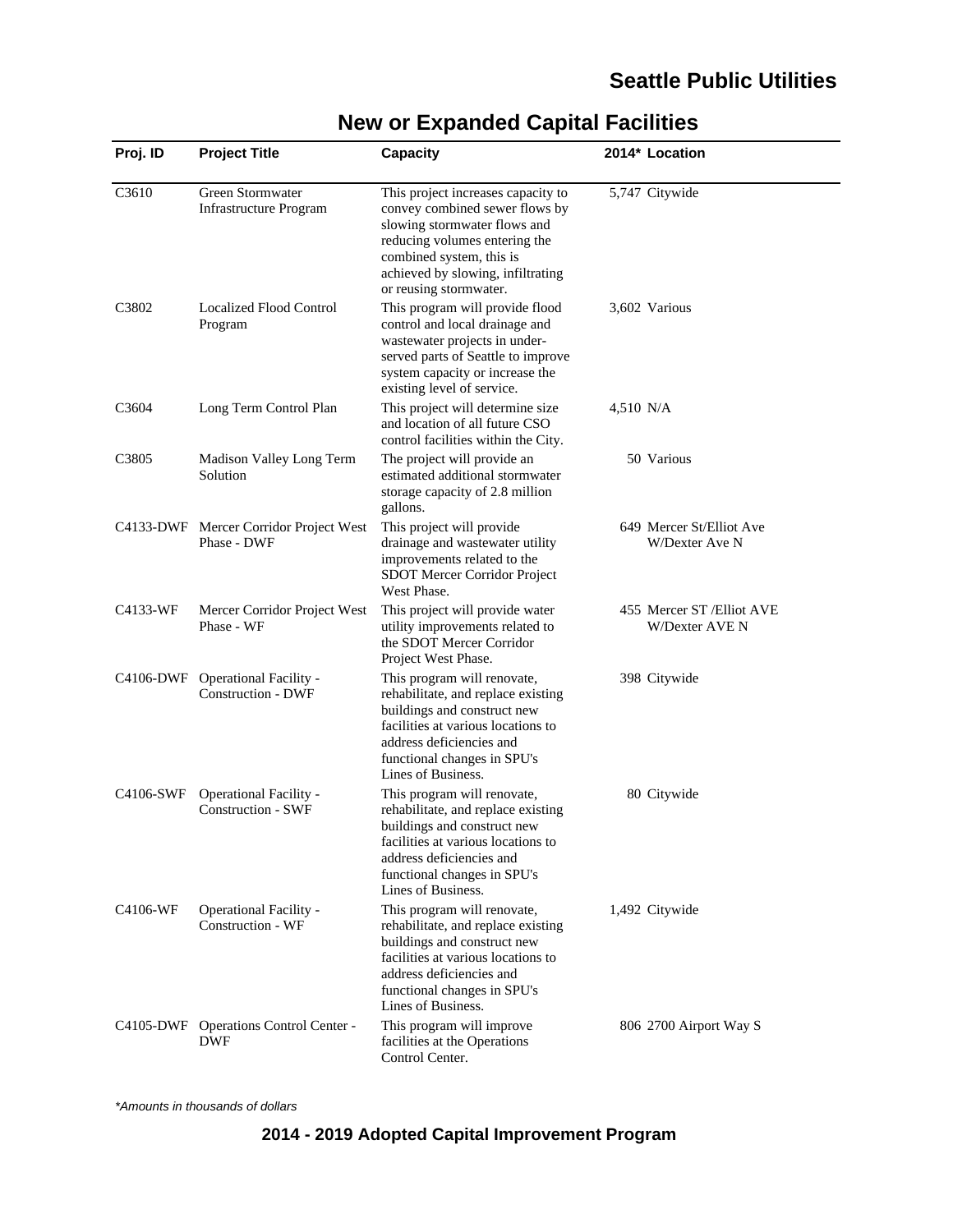| Proj. ID          | <b>Project Title</b>                                            | Capacity                                                                                                                                                                                                                                                                                 | 2014* Location                      |
|-------------------|-----------------------------------------------------------------|------------------------------------------------------------------------------------------------------------------------------------------------------------------------------------------------------------------------------------------------------------------------------------------|-------------------------------------|
| C4105-SWF         | Operations Control Center -<br><b>SWF</b>                       | This program will improve<br>facilities at the Operations<br>Control Center.                                                                                                                                                                                                             | 152 2700 Airport Way S              |
| C4105-WF          | Operations Control Center -<br>WF                               | This program will improve<br>facilities at the Operations<br>Control Center.                                                                                                                                                                                                             | 1,630 2700 Airport Way S            |
| C3703             | Pump Station and Force Main<br>Improvements                     | This program will provide<br>wastewater pump station<br>improvements, upgrades, repairs<br>and rehabilitation.                                                                                                                                                                           | 3,251 Various                       |
| C4107-WF          | Regional Facility - WF                                          | This program will improve<br>facilities at SPU's regional sites.                                                                                                                                                                                                                         | 6,515 Various                       |
| C <sub>1504</sub> | <b>Regional Water Conservation</b><br>Program                   | This project will extend SPU's<br>water supply by up to 11 MGD<br>using demand reduction from<br>customer upgrades in water-using<br>facilities and equipment to be<br>more water efficient.                                                                                             | 1,803 Citywide Plus Wholesale       |
| C <sub>1411</sub> | Reservoir Covering - Maple<br>Leaf                              | This project will underground<br>Maple Leaf Reservoir to protect<br>drinking water quality.                                                                                                                                                                                              | 4,760 NE 86th St/Roosevelt Wy<br>NE |
| C <sub>1410</sub> | Reservoir Covering - Myrtle                                     | This project will underground<br>Myrtle Reservoir to protect<br>drinking water quality.                                                                                                                                                                                                  | 315 SW Myrtle St/35th Ave SW        |
| C1407             | Reservoir Covering -<br>Volunteer                               | This project will underground<br>Volunteer Reservoir to protect<br>drinking water quality.                                                                                                                                                                                               | 0 E Prospect St./12th Ave. E        |
| C <sub>1409</sub> | Reservoir Covering - West<br>Seattle                            | This project will underground<br>West Seattle Reservoir to protect<br>drinking water quality.                                                                                                                                                                                            | 4,020 SW Henderson St/8th Ave<br>SW |
| C <sub>3608</sub> | S Genesee Combined Sewer<br>Overflow                            | This project will construct or<br>modify faciltlies to manage<br><b>Combined Sewer Overflow</b><br>control volumes totaling<br>approximately 3 to 5 million<br>gallons. Estimates are from the<br>Draft CSO 2010 Plan Update.                                                            | 14,506 S. Genesee St.               |
| C <sub>3609</sub> | S Henderson Combined Sewer<br><b>Overflow Storage</b>           | This project will construct or<br>modify facililies to manage<br><b>Combined Sewer Overflow</b><br>control volumes totaling<br>approximately 26 million gallons.<br>Estimates are from the Draft<br>CSO 2010 Plan Update.                                                                | 7,627 S Henderson St.               |
| C <sub>1505</sub> | <b>Seattle Direct Service</b><br><b>Additional Conservation</b> | This project will upgrade water-<br>using facilities to be more water<br>efficient and accelerate<br>conservation savings by 3 million<br>gallons per day in conjunction<br>with reservoir covering, other<br>system efficiencies, and upgrades<br>to low income customer<br>facilities. | 690 Citywide & Direct Service       |

# **New or Expanded Capital Facilities**

\*Amounts in thousands of dollars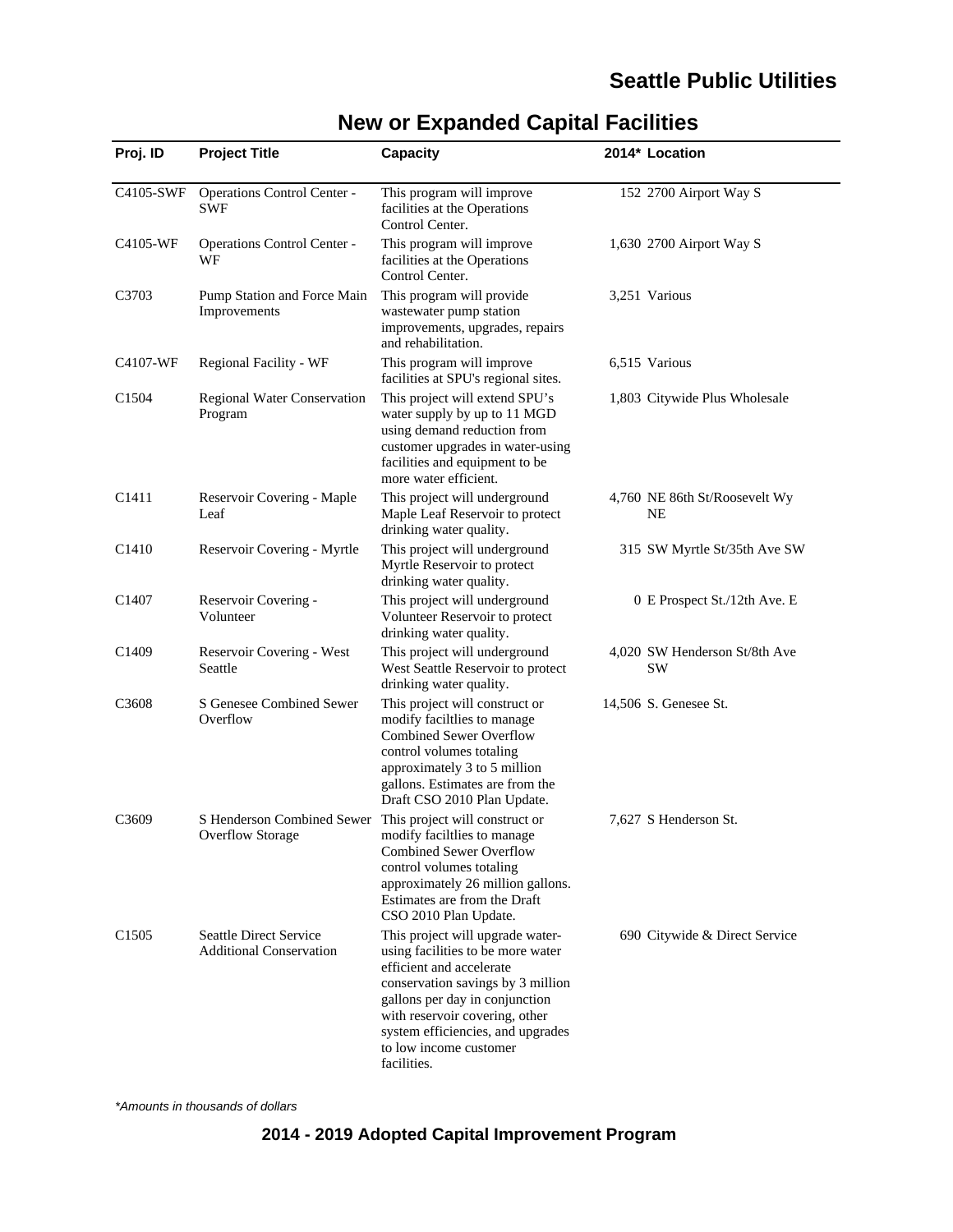| Proj. ID          | <b>Project Title</b>                                            | <b>Capacity</b>                                                                                                                                                                                                                                | 2014* Location                          |
|-------------------|-----------------------------------------------------------------|------------------------------------------------------------------------------------------------------------------------------------------------------------------------------------------------------------------------------------------------|-----------------------------------------|
|                   | C4113-DWF Security Improvements - DWF This program will provide | increased security and protection<br>at SPU facilities.                                                                                                                                                                                        | 178 Citywide                            |
|                   | C4113-SWF Security Improvements - SWF                           | This program will provide<br>increased security and protection<br>at SPU facilities.                                                                                                                                                           | 135 Citywide                            |
| C4113-WF          | Security Improvements - WF                                      | This program will provide<br>increased security and water<br>quality protection at SPU<br>facilities.                                                                                                                                          | 1,713 Citywide                          |
|                   | C4135-DWF Sound Transit - North Link -<br><b>DWF</b>            | N/A                                                                                                                                                                                                                                            | 75 Various                              |
| C4135-WF          | Sound Transit - North Link -<br>WF                              | N/A                                                                                                                                                                                                                                            | 300 Various                             |
| C4125             | Sound Transit - Water<br>Betterment                             | This project will fund the<br>relocation or replacement of<br>water mains and other facilities<br>related to the development of<br>Sound Transit's Light Rail<br>system.                                                                       | 50 Central & South areas of<br>Seattle  |
|                   | C4122-DWF Sound Transit-East Link                               | This program will fund projects<br>for utility improvements and<br>relocations associated with the<br>development of Sound Transit's<br>Light Rail system.                                                                                     | 40 Various                              |
| C4122-WF          | Sound Transit-East Link                                         | This program will fund projects<br>for utility improvements and<br>relocations associated with the<br>development of Sound Transit's<br>Light Rail system.                                                                                     | 40 Various                              |
| C <sub>3806</sub> | South Park Pump Station                                         | New Pump Station with capacity<br>of 44 cubic feet per sec, an<br>associated stormwater filtration<br>facility will treat flows up to 11<br>CFS, with the balance of higher<br>flows bypassing filtration and<br>pumped directly to the river. | 500 698 S Riverside<br>DR/Holden/Austin |
| C <sub>2302</sub> | South Transfer Station Rebuild This project will replace the    | existing facility to increase the<br>capacity to recycle more solid<br>waste and improve the transfer<br>capability of non-recyclable<br>materials.                                                                                            | 1,500 8100 2nd AVE S                    |
| C3353             | Taylor Creek Culvert<br>Replacement                             | This project will increase the<br>capacity of the culvert under<br>Rainier Ave S to pass 25 year<br>storm event flows and allow<br>unimpeded fish passage.                                                                                     | 450 Taylor Creek at Rainier Ave<br>S    |
| C3811             | <b>Thornton Confluence</b><br>Improvement                       | This project will increase<br>floodplain capacity at the<br>Thornton Creek confluence.                                                                                                                                                         | 4,085 Thornton Creek                    |

# **New or Expanded Capital Facilities**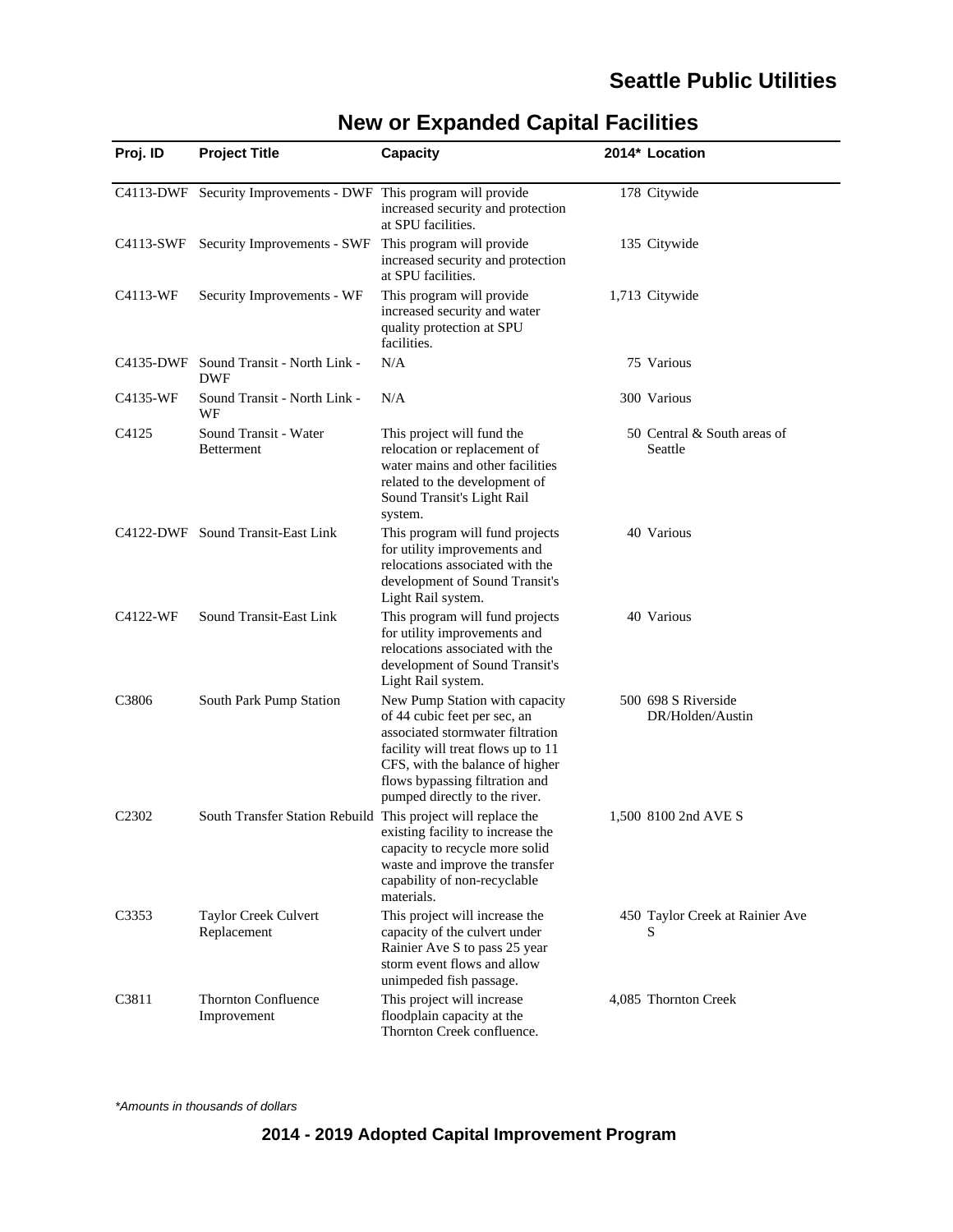| Proj. ID          | <b>Project Title</b>                                        | Capacity                                                                                                               | 2014* Location                                      |
|-------------------|-------------------------------------------------------------|------------------------------------------------------------------------------------------------------------------------|-----------------------------------------------------|
| C3333             | Venema Creek Natural<br>Drainage System                     | This project increases the<br>capacity to convey stormwater<br>flows.                                                  | 1,116 1st and 2nd Ave NW/NW<br>120th St/NW 122nd St |
| C <sub>1112</sub> | Water Infrastructure - New<br><b>Hydrants</b>               | This project will improve fire.<br>protection by increasing the<br>number of fire hydrants in the<br>city.             | 106 Citywide                                        |
| C <sub>1113</sub> | Water Infrastructure - New<br>Taps                          | This project will install approx.<br>800 new taps per year to<br>domestic, commercial, and fire<br>protection systems. | 4,900 Citywide                                      |
| C1111             | Water Infrastructure -<br><b>Watermain Extensions</b>       | This project will install<br>approximately 8,000 feet of new<br>watermains per year.                                   | 796 Citywide                                        |
| C <sub>3605</sub> | <b>Windermere Combined Sewer</b><br><b>Overflow Storage</b> | This project will construct<br>approximately 2,000,000 gallons<br>of Combined Sewer Overflow<br>storage capacity.      | 12,915 NE 65th St./Sand Point Way<br><b>NE</b>      |

### **New or Expanded Capital Facilities**

### **Finance and Administrative Services**

# **New or Expanded Capital Facilities**

| Proj. ID | <b>Project Title</b> | <b>Capacity</b>                                                                                                                                                                                                                         | 2014* Location        |
|----------|----------------------|-----------------------------------------------------------------------------------------------------------------------------------------------------------------------------------------------------------------------------------------|-----------------------|
| A1GM501  | Civic Square         | The Civic Square will extend the<br>accessible public space of the<br>municipal civic center in a<br>manner consistent with the Civic<br>Center Master Plan.                                                                            | $0.600$ 3rd Ave       |
| A1FL109  | Fire Station 09      | This project replaces the existing<br>Fire Station 9 with a new 8,200<br>square foot facility, adding<br>approximately 2,500 square feet.<br>This station will continue to<br>provide compressed air fill<br>service for the north end. | $0.3829$ Linden Ave N |
| A1FL114  | Fire Station 14      | This project renovates and<br>expands the existing Fire Station<br>14, adding approximately 5,000<br>square feet.                                                                                                                       | 0 3224 4th Ave S      |
| A1FL120  | Fire Station 20      | This project replaces the existing<br>Fire Station 20 with a new 8,400<br>square foot facility, adding<br>approximately 5,500 square feet.                                                                                              | 1.780 2800 15th AVE W |
| A1FL122  | Fire Station 22      | This project replaces the existing<br>Fire Station 22 with a new 8,200<br>square foot facility, adding<br>approximately 4,000 square feet.                                                                                              | 0 901 E Roanoke St    |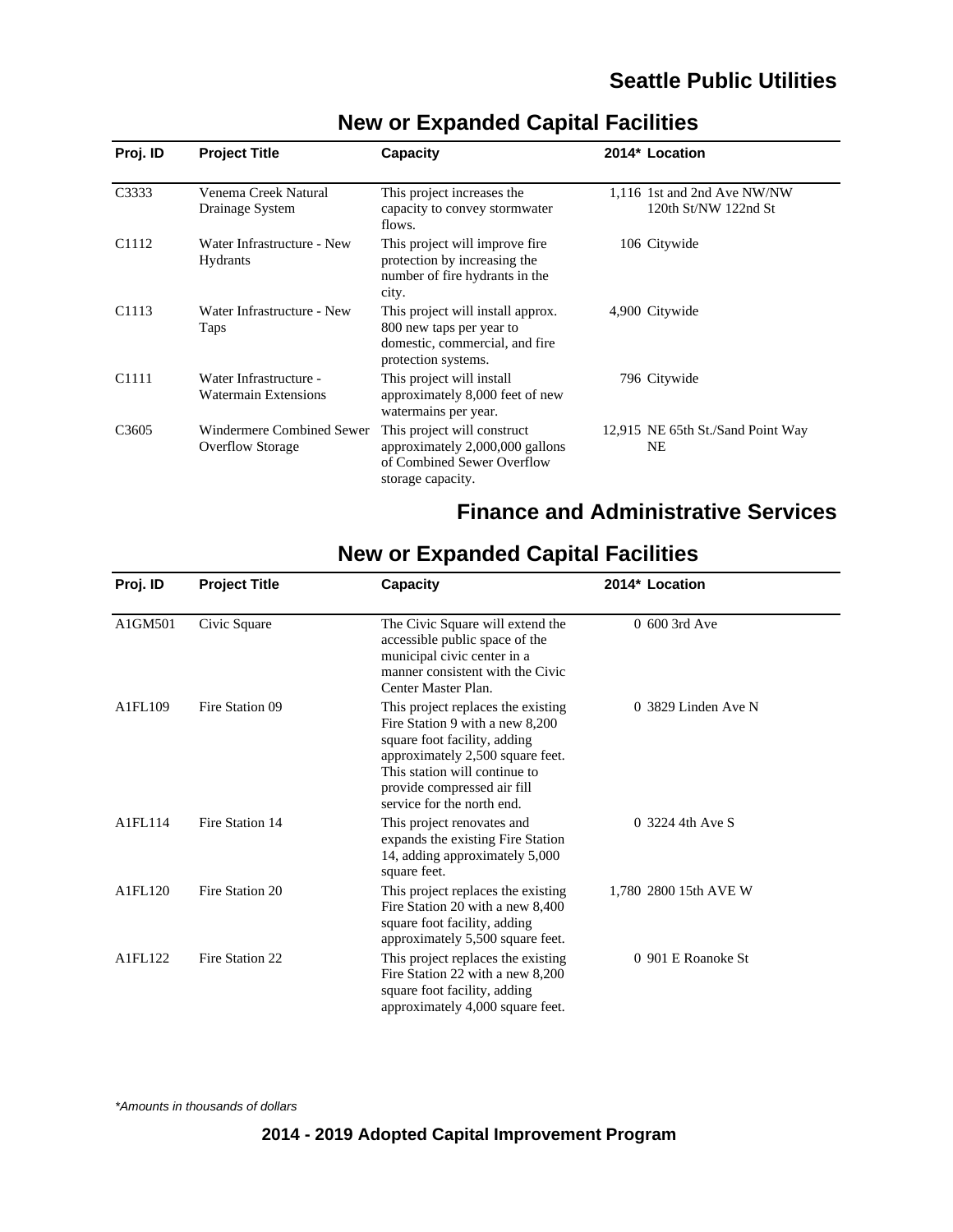| <b>Project Title</b>                 | Capacity                                                                                                                                                                                                                                                                                                                                                                                                                                                                                                                                                                                                                                                                                                                                                                                                                                                                                            | 2014* Location                       |
|--------------------------------------|-----------------------------------------------------------------------------------------------------------------------------------------------------------------------------------------------------------------------------------------------------------------------------------------------------------------------------------------------------------------------------------------------------------------------------------------------------------------------------------------------------------------------------------------------------------------------------------------------------------------------------------------------------------------------------------------------------------------------------------------------------------------------------------------------------------------------------------------------------------------------------------------------------|--------------------------------------|
| Fire Station 28                      | This project replaces the existing<br>Fire Station 28 with a new<br>14,200 square foot facility and<br>may add a 5,400 square foot<br>Urban Search and Rescue<br>(USAR) building to the site, for a<br>total of approximately 10,600<br>square feet.                                                                                                                                                                                                                                                                                                                                                                                                                                                                                                                                                                                                                                                | 0 5968 Rainier Ave S                 |
| Fire Station 32                      | This project replaces the existing<br>Fire Station 32 with a new<br>20,000 square foot, 3 story<br>facility, adding approximately<br>$11,500$ square feet.                                                                                                                                                                                                                                                                                                                                                                                                                                                                                                                                                                                                                                                                                                                                          | 0 3715 SW Alaska St                  |
| Fire Station Emergency<br>Generators | This project ensures<br>uninterrupted fire department<br>operations when the power fails.                                                                                                                                                                                                                                                                                                                                                                                                                                                                                                                                                                                                                                                                                                                                                                                                           | 0 Multiple Fire Station<br>locations |
| North Precinct                       | The North Precinct serves all of<br>Seattle north of the ship canal.<br>The existing facility was built for<br>a staff of 115 and is severely<br>undersized for its current staffing<br>of more than 200. SPD expects<br>that the staffing for this precinct<br>will continue to rise to meet<br>public safety needs in the north<br>end. Expanding the facility<br>beyond the existing footprint is<br>not feasible because of<br>environmental concerns on the<br>existing site. SPD would prefer to<br>keep the precinct facility as a<br>single command to minimize<br>command and administrative<br>costs. Conceptual planning<br>considers replacing the existing<br>facility with a new 60,000 square<br>foot facility at a different<br>location, adding approximately<br>43,000 square feet of precinct<br>space, including holding cells<br>and locker rooms, and a parking<br>structure. | 13,250                               |
|                                      |                                                                                                                                                                                                                                                                                                                                                                                                                                                                                                                                                                                                                                                                                                                                                                                                                                                                                                     |                                      |

### **New or Expanded Capital Facilities**

#### **Seattle Center**

### **New or Expanded Capital Facilities**

| Proi. ID | <b>Project Title</b> | Capacity                                             | 2014* Location              |
|----------|----------------------|------------------------------------------------------|-----------------------------|
| S0501    | Lot 2 Development    | This project adds a 10,500 square<br>foot skatepark. | 102 5th Ave N/Republican St |

\*Amounts in thousands of dollars